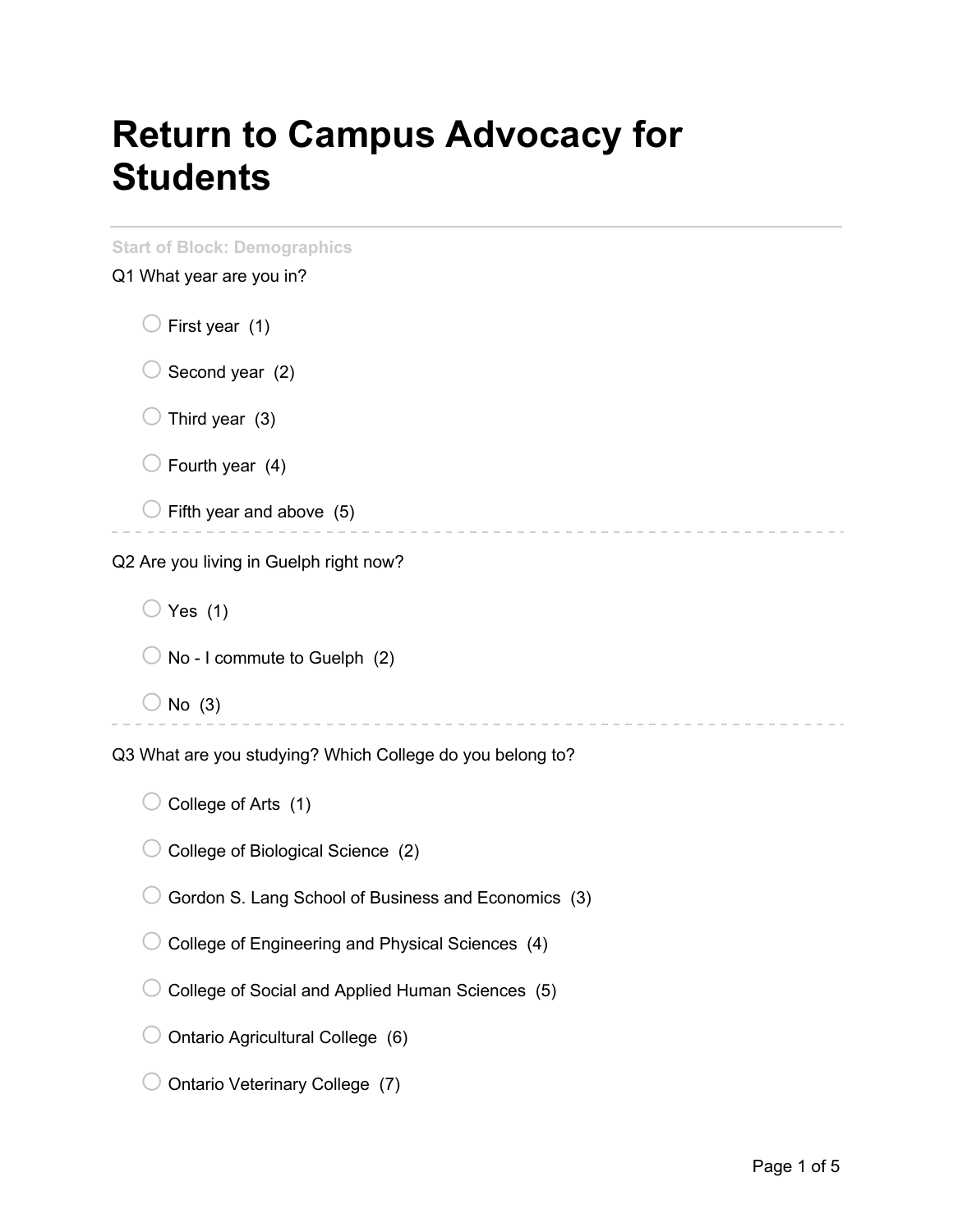**End of Block: Demographics**

| <b>Start of Block: Return to Campus Questions</b>                           |  |  |  |
|-----------------------------------------------------------------------------|--|--|--|
| Q4 How satisfied are you in the university's response to COVID-19?          |  |  |  |
| Extremely satisfied (1)                                                     |  |  |  |
| Somewhat satisfied (2)                                                      |  |  |  |
| Neither satisfied nor dissatisfied (3)                                      |  |  |  |
| Somewhat dissatisfied (4)                                                   |  |  |  |
| Extremely dissatisfied (5)                                                  |  |  |  |
|                                                                             |  |  |  |
| Q5 What mode of learning are you most comfortable with for winter 2022?     |  |  |  |
| Online only (1)                                                             |  |  |  |
| Online with in-person components (e.g. some labs or seminars in person) (2) |  |  |  |
| Hybrid (In-person class with the option to choose in-person or online) (3)  |  |  |  |
| Fully In-person (4)                                                         |  |  |  |
|                                                                             |  |  |  |
| Q6 Are you concerned about returning to campus on January 31st?             |  |  |  |
| Definitely yes (1)                                                          |  |  |  |
| Somewhat yes (2)                                                            |  |  |  |
| Might or might not (3)                                                      |  |  |  |
| Somewhat not (4)                                                            |  |  |  |
| Definitely not (5)                                                          |  |  |  |
|                                                                             |  |  |  |

---------------------------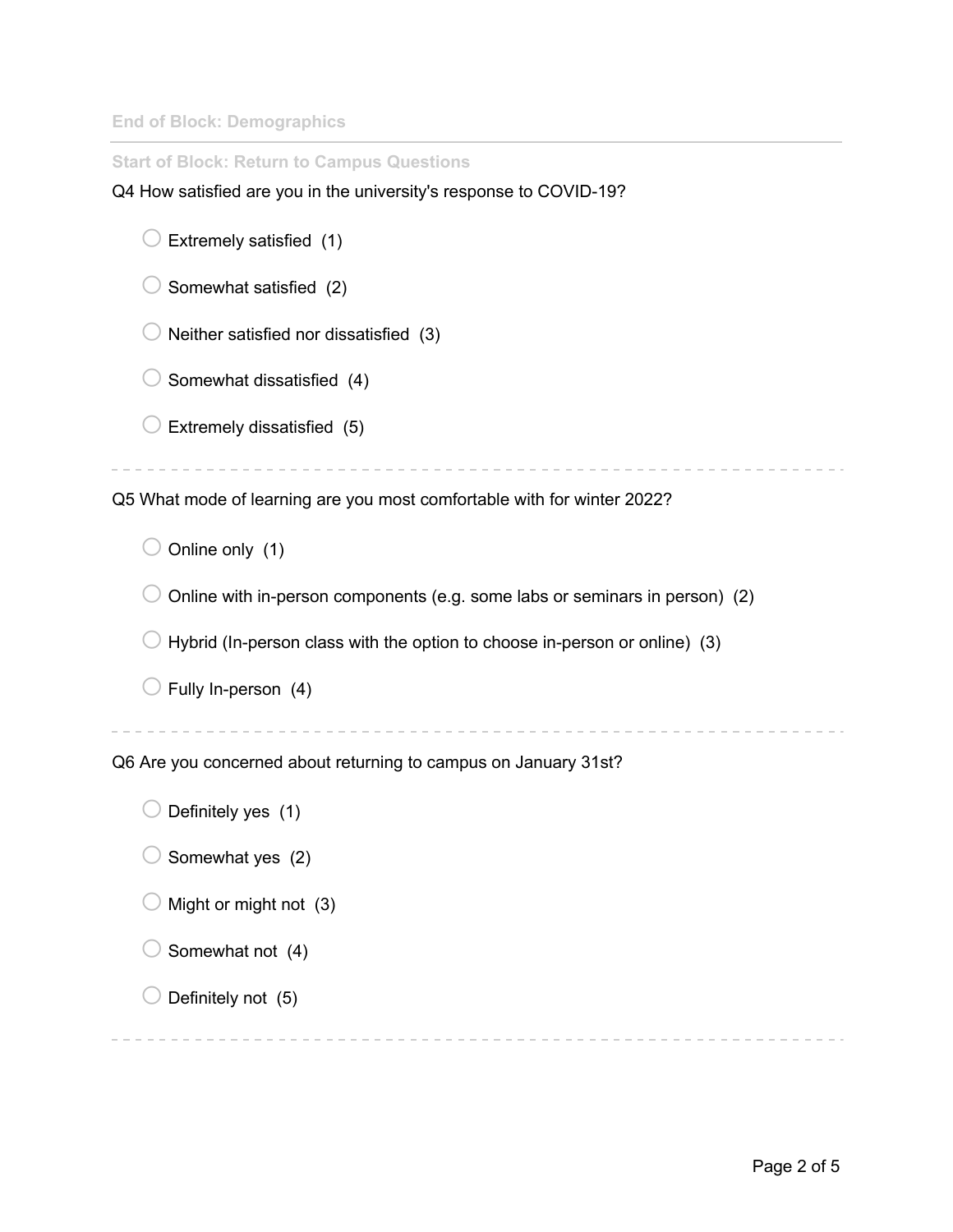Q7 Are you concerned about missing class or falling behind in courses due to getting sick or having to isolate?

|                                                                                                                      | Definitely yes (1)           |  |
|----------------------------------------------------------------------------------------------------------------------|------------------------------|--|
| Somewhat yes (2)                                                                                                     |                              |  |
| Neutral (3)                                                                                                          |                              |  |
| Somewhat not (4)                                                                                                     |                              |  |
| Definitely not (5)                                                                                                   |                              |  |
|                                                                                                                      |                              |  |
| Q8 In the event you test positive for COVID-19, what accommodations would help you feel<br>supported? (Multi-select) |                              |  |
|                                                                                                                      | Recorded lectures (1)        |  |
|                                                                                                                      | Flexible grading schemes (2) |  |

Other (Please share any ideas you have) (3)

 $\mathcal{L}_\text{max}$  and  $\mathcal{L}_\text{max}$  and  $\mathcal{L}_\text{max}$  and  $\mathcal{L}_\text{max}$ 

Q9 Do you think the universities approach to returning to campus reflects the needs of the vulnerable population?

| Definitely not (1)     |
|------------------------|
| Probably not (2)       |
| Might or might not (3) |
| Probably yes (4)       |
| Definitely yes (5)     |

 $\overline{\phantom{a}}$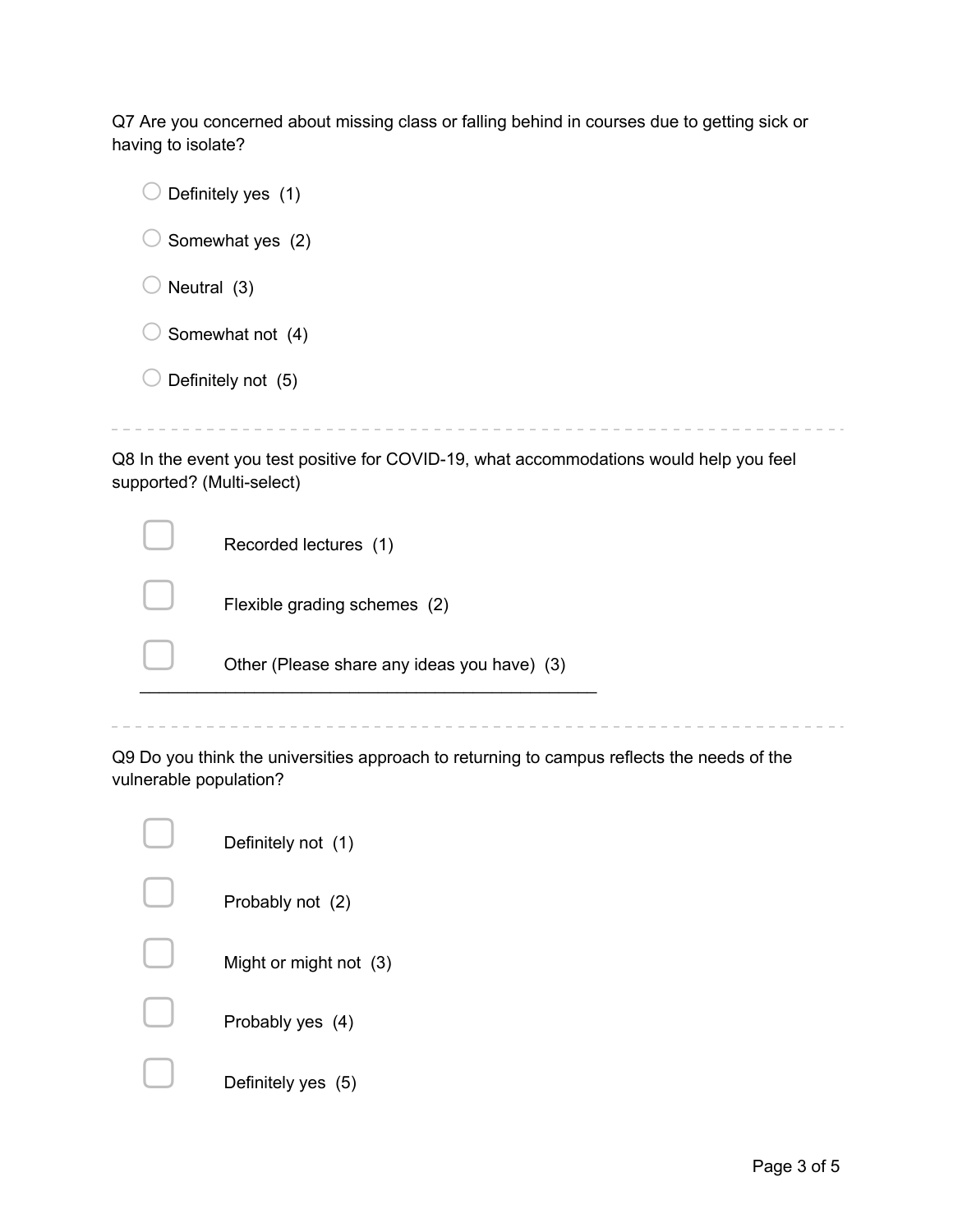Q10 What actions do you want to see from the University?

 $\mathcal{L}_\text{max} = \mathcal{L}_\text{max} = \mathcal{L}_\text{max} = \mathcal{L}_\text{max} = \mathcal{L}_\text{max} = \mathcal{L}_\text{max} = \mathcal{L}_\text{max} = \mathcal{L}_\text{max} = \mathcal{L}_\text{max} = \mathcal{L}_\text{max} = \mathcal{L}_\text{max} = \mathcal{L}_\text{max} = \mathcal{L}_\text{max} = \mathcal{L}_\text{max} = \mathcal{L}_\text{max} = \mathcal{L}_\text{max} = \mathcal{L}_\text{max} = \mathcal{L}_\text{max} = \mathcal{$  $\mathcal{L}_\text{max} = \mathcal{L}_\text{max} = \mathcal{L}_\text{max} = \mathcal{L}_\text{max} = \mathcal{L}_\text{max} = \mathcal{L}_\text{max} = \mathcal{L}_\text{max} = \mathcal{L}_\text{max} = \mathcal{L}_\text{max} = \mathcal{L}_\text{max} = \mathcal{L}_\text{max} = \mathcal{L}_\text{max} = \mathcal{L}_\text{max} = \mathcal{L}_\text{max} = \mathcal{L}_\text{max} = \mathcal{L}_\text{max} = \mathcal{L}_\text{max} = \mathcal{L}_\text{max} = \mathcal{$  $\mathcal{L}_\text{max} = \mathcal{L}_\text{max} = \mathcal{L}_\text{max} = \mathcal{L}_\text{max} = \mathcal{L}_\text{max} = \mathcal{L}_\text{max} = \mathcal{L}_\text{max} = \mathcal{L}_\text{max} = \mathcal{L}_\text{max} = \mathcal{L}_\text{max} = \mathcal{L}_\text{max} = \mathcal{L}_\text{max} = \mathcal{L}_\text{max} = \mathcal{L}_\text{max} = \mathcal{L}_\text{max} = \mathcal{L}_\text{max} = \mathcal{L}_\text{max} = \mathcal{L}_\text{max} = \mathcal{$  $\mathcal{L}_\text{max} = \mathcal{L}_\text{max} = \mathcal{L}_\text{max} = \mathcal{L}_\text{max} = \mathcal{L}_\text{max} = \mathcal{L}_\text{max} = \mathcal{L}_\text{max} = \mathcal{L}_\text{max} = \mathcal{L}_\text{max} = \mathcal{L}_\text{max} = \mathcal{L}_\text{max} = \mathcal{L}_\text{max} = \mathcal{L}_\text{max} = \mathcal{L}_\text{max} = \mathcal{L}_\text{max} = \mathcal{L}_\text{max} = \mathcal{L}_\text{max} = \mathcal{L}_\text{max} = \mathcal{$ 

Comment Want to voice concerns or questions directly to the university? Attend the COVID-19 Town Hall on Thursday, January 27th at 12pm.

**End of Block: Return to Campus Questions**

**Start of Block: Block 2**

Q11 We want to hear from you!

What would you like your CSA to focus on advocating to the University on your behalf? (This doesn't need to be related to return to campus, anything that you can think of that we could do to make your experience at University of Guelph better)

 $\mathcal{L}_\text{max} = \mathcal{L}_\text{max} = \mathcal{L}_\text{max} = \mathcal{L}_\text{max} = \mathcal{L}_\text{max} = \mathcal{L}_\text{max} = \mathcal{L}_\text{max} = \mathcal{L}_\text{max} = \mathcal{L}_\text{max} = \mathcal{L}_\text{max} = \mathcal{L}_\text{max} = \mathcal{L}_\text{max} = \mathcal{L}_\text{max} = \mathcal{L}_\text{max} = \mathcal{L}_\text{max} = \mathcal{L}_\text{max} = \mathcal{L}_\text{max} = \mathcal{L}_\text{max} = \mathcal{$ 

 $\mathcal{L}_\text{max} = \mathcal{L}_\text{max} = \mathcal{L}_\text{max} = \mathcal{L}_\text{max} = \mathcal{L}_\text{max} = \mathcal{L}_\text{max} = \mathcal{L}_\text{max} = \mathcal{L}_\text{max} = \mathcal{L}_\text{max} = \mathcal{L}_\text{max} = \mathcal{L}_\text{max} = \mathcal{L}_\text{max} = \mathcal{L}_\text{max} = \mathcal{L}_\text{max} = \mathcal{L}_\text{max} = \mathcal{L}_\text{max} = \mathcal{L}_\text{max} = \mathcal{L}_\text{max} = \mathcal{$ 

 $\mathcal{L}_\text{max} = \mathcal{L}_\text{max} = \mathcal{L}_\text{max} = \mathcal{L}_\text{max} = \mathcal{L}_\text{max} = \mathcal{L}_\text{max} = \mathcal{L}_\text{max} = \mathcal{L}_\text{max} = \mathcal{L}_\text{max} = \mathcal{L}_\text{max} = \mathcal{L}_\text{max} = \mathcal{L}_\text{max} = \mathcal{L}_\text{max} = \mathcal{L}_\text{max} = \mathcal{L}_\text{max} = \mathcal{L}_\text{max} = \mathcal{L}_\text{max} = \mathcal{L}_\text{max} = \mathcal{$ 

Q13 The CSA General Election - Nominations are open!

**The CSA will be holding a by-election in Winter 2022 for the CSA Executive and Board of Directors!**